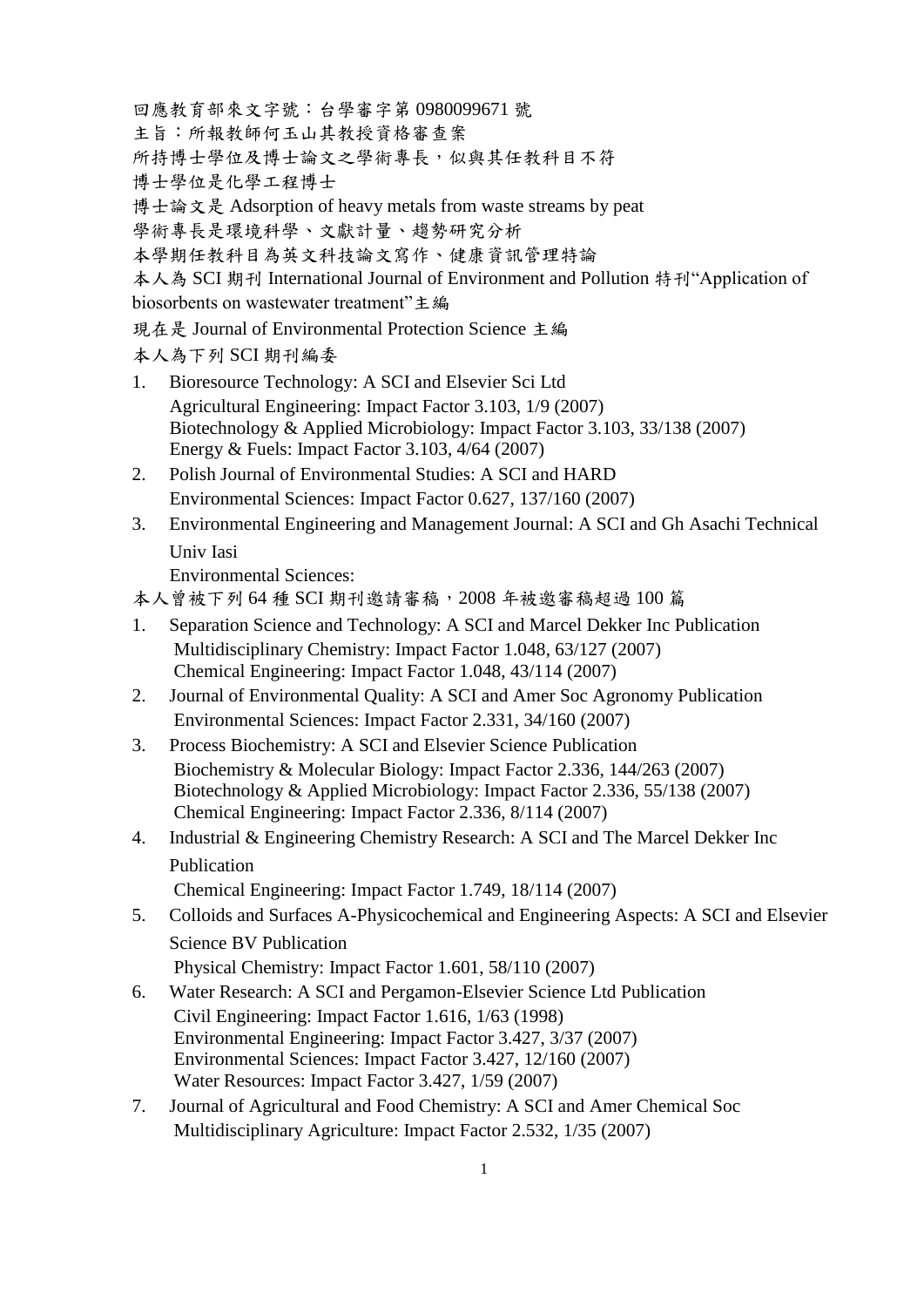2 Applied Chemistry: Impact Factor 2.532, 8/62 (2007) Food Science & Technology: Impact Factor 2.532, 7/103 (2007) 8. Journal of Colloid and Interface Science: A SCI and Academic Press Inc Physical Chemistry: Impact Factor 2.309, 38/110 (2007) 9. Adsorption-Journal of the International Adsorption Society: A SCI and Kluwer Academic Publ Physical Chemistry: Impact Factor 0.880, 84/110 (2007) Chemical Engineering: Impact Factor 0.880, 50/114 (2007) 10. Chemosphere: A SCI and Pergamon-Elsevier Science Ltd Environmental Sciences: Impact Factor 2.739, 24/160 (2007) 11. Environmental Science & Technology, A SCI and Amer Chemical Soc Publication Environmental Engineering: Impact Factor 4.363, 2/37 (2007) Environmental Sciences: Impact Factor 4.363, 4/160 (2007) 12. Journal of Environmental Management, A SCI and Academic Press Ltd Publication Environmental Sciences: Impact Factor 1.446, 70/160 (2007) 13. Clinical Infectious Diseases, A SCI and Univ Chicago Press, Chicago Immunology: Impact Factor 6.750, 11/119 (2007) Infectious Diseases: Impact Factor 6.750, 2/50 (2007) Microbiology: Impact Factor 6.750, 9/94 (2007) 14. Journal of Hazardous Materials: A SCI and Elsevier Science BV Environmental Engineering: Impact Factor 2.337, 5/37 (2007) Civil Engineering: Impact Factor 2.337, 1/88 (2007) Environmental Sciences: Impact Facto 2.337, 32/160 (2007) 15. Biotechnology and Bioengineering: A SCI and John Wiley & Sons Inc Biotechnology & Applied Microbiology: Impact Factor 3.037, 34/138 (2007) 16. Bioresource Technology: A SCI and Elsevier Sci Ltd Agricultural Engineering: Impact Factor 3.103, 1/9 (2007) Biotechnology & Applied Microbiology: Impact Factor 3.103, 33/138 (2007) Energy & Fuels: Impact Factor 3.103, 4/64 (2007) 17. Biochemical Engineering Journal: A SCI and Elsevier Science SA Biotechnology & Applied Microbiology: Impact Factor 1.872, 33/138 (2007) Chemical Engineering: Impact Factor 1.872, 14/114 (2007) 18. Environmental Technology: A SCI and Selper Ltd, Publications Div Environmental Sciences: Impact Factor 0.735, 128/160 (2007) 19. Polish Journal of Environmental Studies: A SCI and HARD Environmental Sciences: Impact Factor 0.353, 137/160 (2007) 20. Separation and Purification Technology: A SCI and Elsevier Science BV Chemical Engineering: Impact Factor 2.142, 11/114 (2007) 21. Journal of Chemical Technology and Biotechnology: A SCI and John Wiley & Sons Ltd Biotechnology & Applied Microbiology: Impact Factor 1.426, 91/138 (2007) Multidisciplinary Chemistry: Impact Factor 1.426, 48/127 (2007) Chemical Engineering: Impact Factor 1.426, 28/114 (2007) 22. Water Quality Research Journal of Canada: A SCI and Canadian Assoc Water Quality Water Resources: Impact Factor 0.708, 43/59 (2007)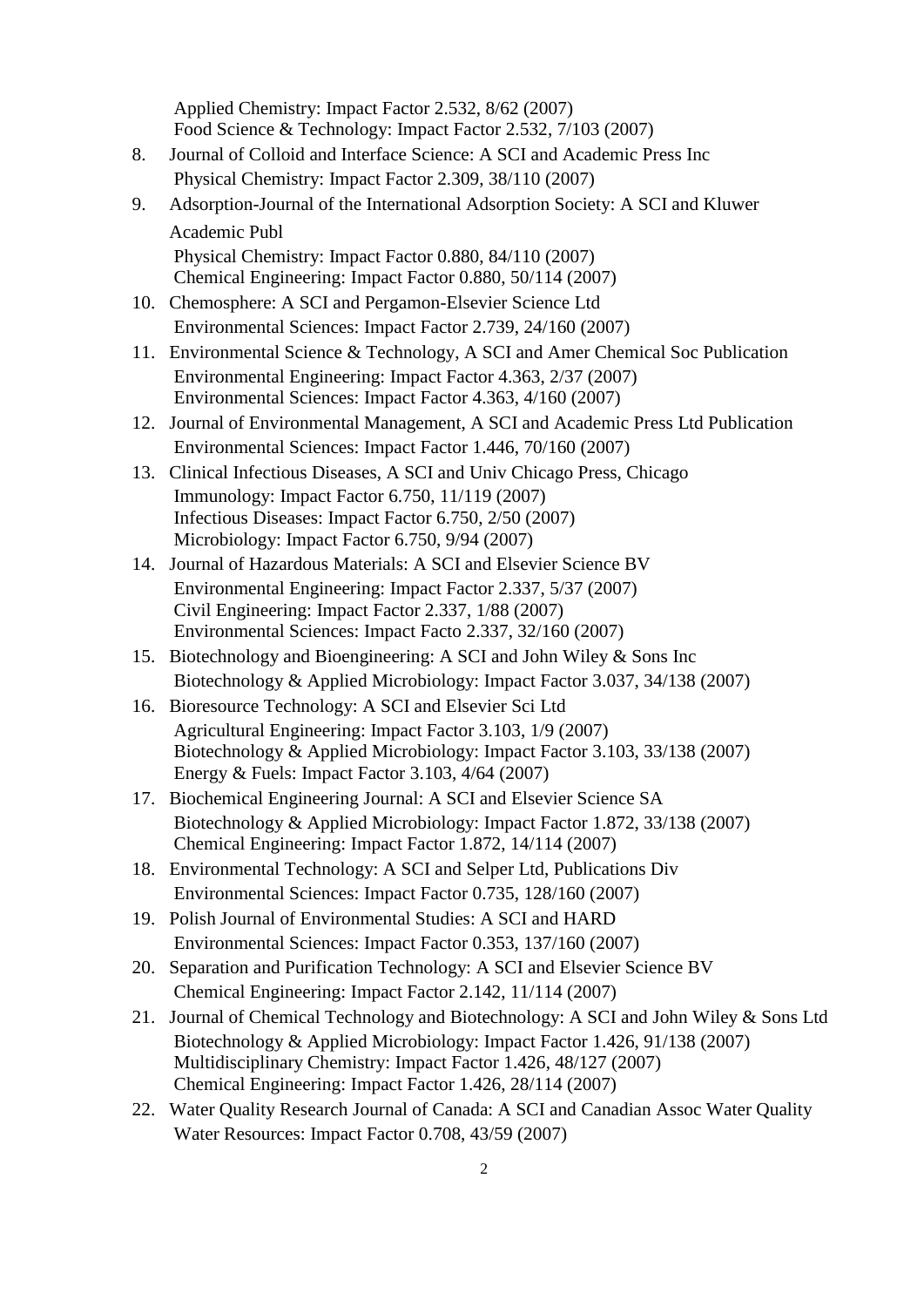- 23. Applied Clay Science: A SCI and Elsevier Science BV Mineralogy: Impact Factor 1.861, 6/25 (2007)
- 24. Colloids and Surfaces B-Biointerfaces: A SCI and Elsevier Science BV Biophysics: Impact Factor 2.109, 40/69 (2007) Physical Chemistry: Impact Factor 2.109, 45/110 (2007) Biomaterials Materials Science: Impact Factor 2.109, 6/16 (2007)
- 25. Langmuir: A SCI and Amer Chemical Soc Physical Chemistry: Impact Factor 4.009, 21/110 (2007)
- 26. World Journal of Microbiology & Biotechnology: A SCI and Kluwer Academic Publ Biotechnology & Applied Microbiology: Impact Factor 0.745, 115/138 (2007)
- 27. Chemical Engineering Journal: A SCI and Elsevier Science SA Chemical Engineering: Impact Factor: 1.707, 22/114 (2007)
- 28. International Journal of Environment and Pollution: A SCI and Inderscience Enterprises Ltd

Environmental Sciences: Impact Factor 0.435, 147/160 (2007)

- 29. Environmental Pollution: A SCI and Elsevier Sci Ltd Environmental Sciences: Impact Factor 3.135, 15/160 (2007)
- 30. Desalination: A SCI and Elsevier Science BV Chemical Engineering: Impact Factor 0.875, 51/114 (2007) Water Resources: Impact Factor 0.875, 37/59 (2007)
- 31. Electronic Journal of Biotechnology: A SCI and Univ Catolica de Valparaiso Biotechnology & Applied Microbiology: Impact Factor 0.859, 111/138 (2007)
- 32. Archives of Environmental Contamination and Toxicology: A SCI and Springer Verlag Environmental Sciences: Impact Factor 1.620, 59/160 (2007) Toxicology: Impact Factor 1.620, 50/73 (2007)
- 33. Environmental Science and Pollution Research: A SCI and Ecomed Publishers Environmental Sciences: Impact Factor 3.894, 10/160 (2007)
- 34. Applied Biochemistry and Biotechnology: A SCI and Humana Press Inc Biochemistry & Molecular Biology: Impact Factor 1.643, 194/263 (2007) Biotechnology & Applied Microbiology: Impact Factor 1.643, 85/138 (2007)
- 35. International Journal of Biological Macromolecules: A SCI and Elsevier Science BV Biochemistry & Molecular Biology: Impact Factor 1.578, 198/263 (2007)
- 36. Journal of Porous Materials: A SCI and Springer Applied Chemistry: Impact Factor 1.000, 29/62 (2007) Physical Chemistry: Impact Factor 1.000, 77/110 (2007) Multidisciplinary Materials Science: Impact Factor 1.000, 92/189 (2007)
- 37. Bulletin of the Chemical Society of Ethiopia: A SCI and Chem Soc Ethiopia Multidisciplinary Chemistry: Impact Factor 0.270, 115/127 (2007)
- 38. Journal of Chemical and Engineering Data: A SCI and Amer Chemical Soc Multidisciplinary Chemistry: Impact Factor 1.729, 39/127 (2007) Chemical Engineering: Impact Factor 1.729, 20/114 (2007)
- 39. Water and Environment Journal: A SCI and Blackwell Publishing Environmental Sciences: Impact Factor 0.461, 145/160 (2007)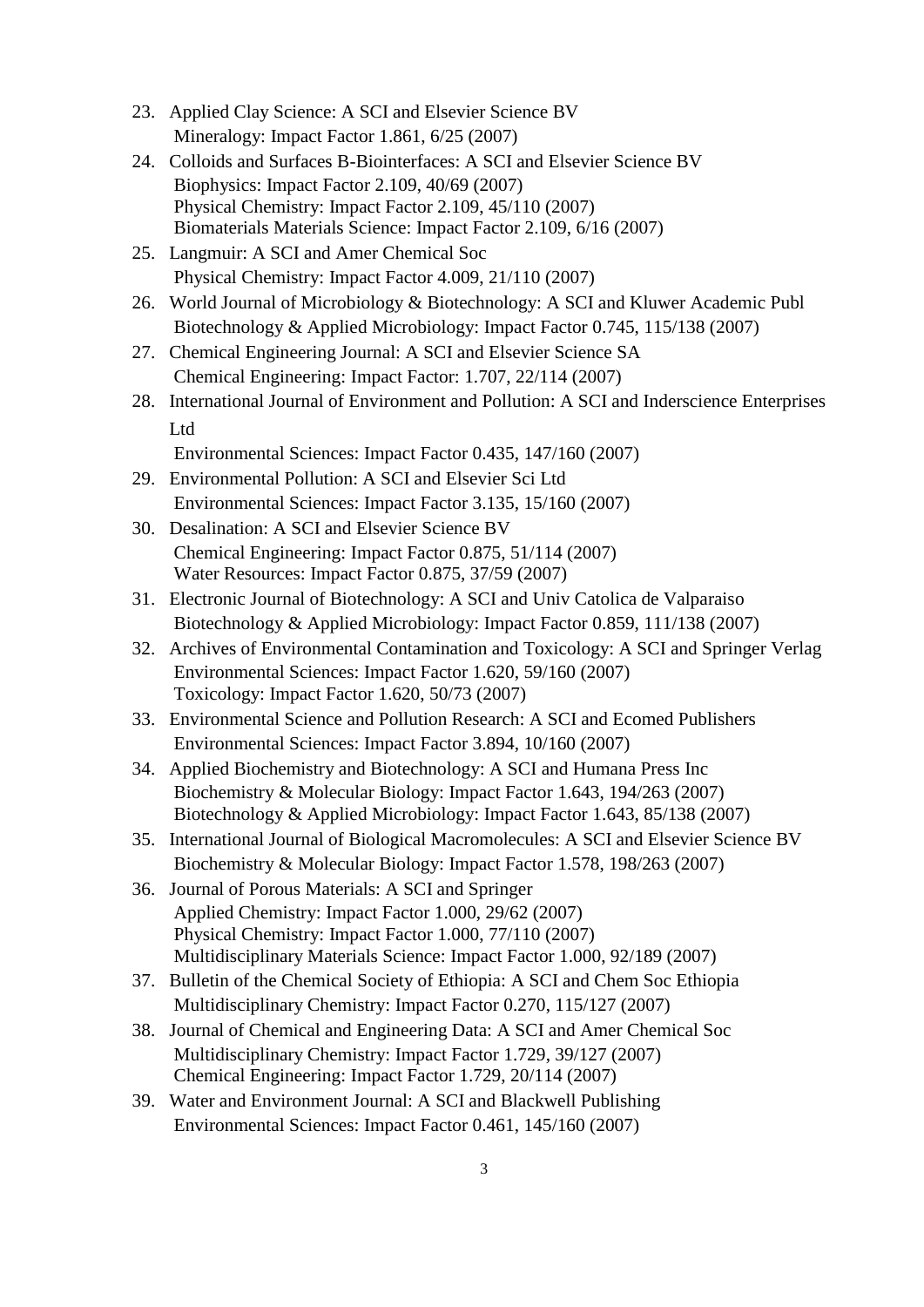|     | Limnology: Impact Factor 0.461, 17/19 (2007)<br>Water Resources: Impact Factor 0.461, 49/59 (2007)                        |
|-----|---------------------------------------------------------------------------------------------------------------------------|
| 40. | Journal of Materials Research: A SCI and Materials Research Society                                                       |
|     | Multidisciplinary Materials Science: Impact Factor 1.916, 39/189 (2007)                                                   |
| 41. | Journal of Environmental Engineering and Science: A SCI and Natl Research Council                                         |
|     | Canada-N R C Research Press                                                                                               |
|     | Environmental Engineering: Impact Factor 0.639, 31/37 (2007)                                                              |
|     | Environmental Sciences: Impact Factor 0.639, 136/160 (2007)                                                               |
|     | 42. Biotechnology and Bioprocess Engineering: A SCI and Korean Soc Biotechnology &                                        |
|     | Bioengineering                                                                                                            |
|     | Biotechnology & Applied Microbiology: Impact Factor 1.694, 82/138 (2007)                                                  |
|     | 43. Environmental Chemistry Letters: A SCI and Springer Heidelberg                                                        |
|     | Multidisciplinary Chemistry: Impact Factor 1.080, 60/127 (2007)                                                           |
|     | Environmental Engineering: Impact Factor 1.080, 20/37 (2007)                                                              |
|     | Environmental Sciences: Impact Factor 1.080, 98/160 (2007)                                                                |
| 44. | Biotechnology Advances: A SCI and Pergamon-Elsevier Science Ltd                                                           |
|     | Biotechnology & Applied Microbiology: Impact Factor 5.236, 10/138 (2007)                                                  |
| 45. | Journal of Food Process Engineering: A SCI and Blackwell Publishing                                                       |
|     | Chemical Engineering: Impact Factor 0.849, 53/114 (2007)<br>Food Science & Technology: Impact Factor 0.849, 56/103 (2007) |
|     | Reactive & Functional Polymers: A SCI and Elsevier Science BV                                                             |
| 46. | Applied Chemistry: Impact Factor 1.720, 19/62 (2007)                                                                      |
|     | Chemical Engineering: Impact Factor 1.720, 21/114 (2007)                                                                  |
|     | Polymer Science: Impact Factor 1.720, 23/74 (2007)                                                                        |
| 47. | Composites Science and Technology: A SCI and Elsevier Sci Ltd                                                             |
|     | Composites Materials Science: Impact Factor 2.171, 1/21 (2007)                                                            |
| 48. | Environmental Engineering Science: A SCI and Mary Ann Liebert Inc Publ                                                    |
|     | Environmental Engineering: Impact Factor 0.944, 25/37 (2007)                                                              |
|     | Environmental Sciences: Impact Factor 0.944, 110/160 (2007)                                                               |
| 49. | Journal of Materials Science: A SCI and Springer                                                                          |
|     | Multidisciplinary Materials Science: Impact Factor 1.081, 84/189 (2007)                                                   |
| 50. | Journal of Environmental Sciences-China: A SCI and Science China Press                                                    |
|     | Environmental Sciences: Impact Factor 0.480, 142/160 (2007)                                                               |
| 51. | Chemistry and Ecology: A SCI and Taylor & Francis                                                                         |
|     | Ecology: Impact Factor 0.475, 103/116 (2007)<br>Environmental Sciences: Impact Factor 0.475, 144/160 (2007)               |
| 52. | Environmental Chemistry: A SCI and Csiro Publishing                                                                       |
|     | Analytical Chemistry: Impact Factor 2.809, 18/70 (2007)                                                                   |
|     | Environmental Sciences: Impact Factor 2.809, 22/160 (2007)                                                                |
| 53. | Water Air and Soil Pollution: A SCI and Kluwer Academic Publ                                                              |
|     | Environmental Sciences: Impact Factor 1.224, 88/160 (2007)                                                                |
|     | Meteorology & Atmospheric Sciences: Impact Factor 1.224, 33/51 (2007)                                                     |
|     | Water Resources: Impact Factor 1.224, 21/59 (2007)                                                                        |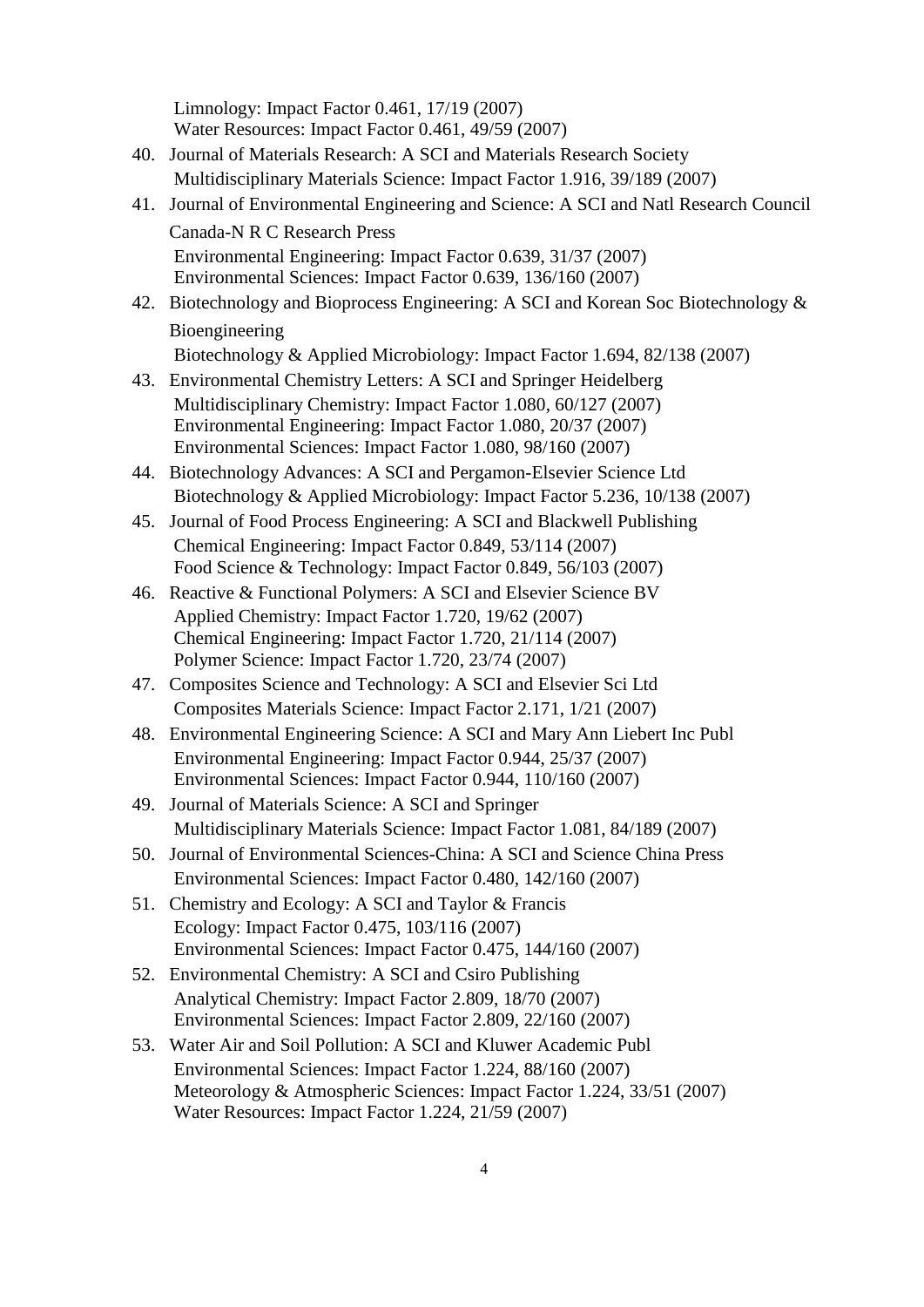54. Fresenius Environmental Bulletin: A SCI and Inst Lebensmitteltechnologie Analytische Chemie

Environmental Sciences: Impact Factor 0.429, 148/160 (2007)

- 55. Journal of Hydrology: A SCI and Elsevier Science BV Civil Engineering: Impact Factor 2.161, 2/88 (2007) Multidisciplinary Geosciences: Impact Factor 2.161, 29/137 (2007) Water Resources: Impact Factor 2.161, 3/59 (2007)
- 56. Water Environment Research: A SCI and Water Environment Federation Environmental Engineering: Impact Factor 1.118, 17/37 (2007) Environmental Sciences: Impact Factor 1.118, 96/160 (2007) Limnology: Impact Factor 1.118, 9/19 (2007) Water Resources: Impact Factor 1.118, 25/59 (2007)
- 57. Journal of Environmental Engineering-ASCE: A SCI and ASCE-Amer Soc Civil Engineers Environmental Engineering: Impact Factor 1.174, 16/37 (2007) Civil Engineering: Impact Factor 1.174, 9/88 (2007)

Environmental Sciences: Impact Factor 1.174, 92/160 (2007)

- 58. Journal of the Brazilian Chemical Society: A SCI and Soc Brasileira Quimica Multidisciplinary Chemistry: Impact Factor 1.539, 45/128 (2007)
- 59. Biotechnology Progress: A SCI and A SCI and Amer Chemical Soc Biotechnology & Applied Microbiology: Impact Factor 2.224, 59/138 (2007) Food Science & Technology: Impact Factor 2.224, 11/103 (2007)
- 60. Journal of the Chemical Society of Pakistan: A SCI and Chem Soc Pakistan Multidisciplinary Chemistry: Impact Factor 0.095, 128/127 (2007)
- 61. Ecological Engineering: A SCI and Elsevier Science BV Ecology: Impact Factor 2.175, 44/116 (2007) Environmental Engineering: Impact Factor 2.175, 6/37 (2007) Environmental Sciences: Impact Factor 2.175, 39/160 (2007)
- 62. Water Science and Technology: A SCI and Pergamon-Elsevier Science Ltd Environmental Engineering: Impact Factor 1.240, 15/37(2007) Environmental Sciences: Impact Factor 1.240, 84/160 (2007) Water Resources: Impact Factor 1.240, 19/59 (2007)
- 63. Science of the Total Environment: A SCI and Elsevier Science BV Environmental Sciences: Impact Factor 2.182, 38/160 (2007)
- 64. Journal of Zhejiang University-Science A: A SCI and Zhejiang Univ

另外也被下列14種期刊邀請審稿

- 1. ScienceAsia
- 2. Polish Journal of Chemical Technology
- 3. Journal of Physics: Conference Series
- 4. Journal of the Indian Institute of Science
- 5. International Journal of Environment and Waste Management
- 6. Life Science Journal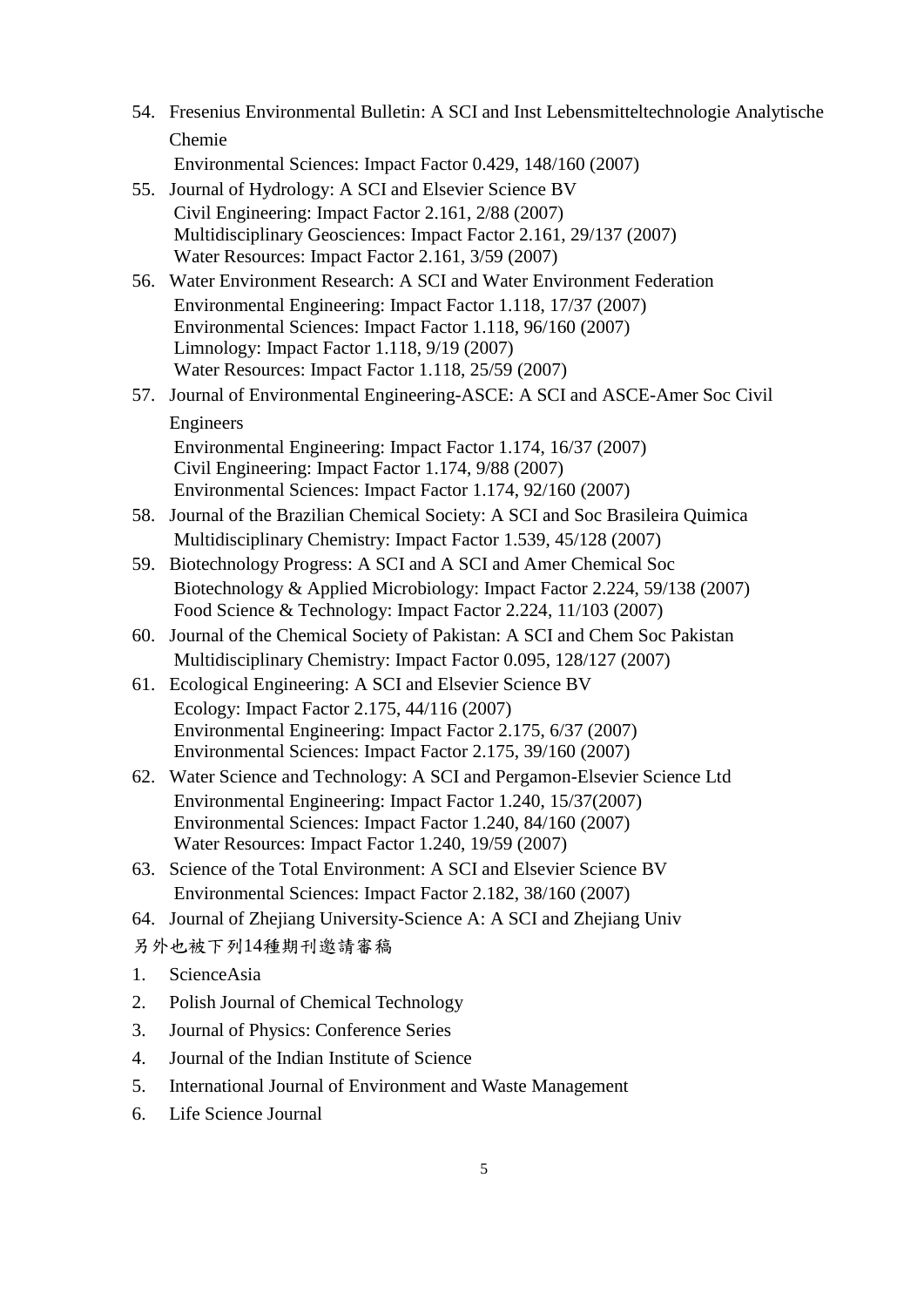- 7. Asia-Pacific Journal of Chemical Engineering
- 8. Frontiers of Environmental Science & Engineering in China
- 9. Pakistan Journal of Analytical and Environmental Chemistry
- 10. The Open Textile Journal
- 11. Journal of Hydro-Environment Research
- 12. Chinese Journal of Environmental Engineering
- 13. International Journal of Environment and Waste Manegement
- 14. Coloration Technology

至目前為止本人發表與被接受之 SCI 之期刊論文為 120 篇被引用超過 5000 次

以上專長任教英文科技論文寫作,被認為「似與其任教科目不符」,本人不接受這種指 控

本人從事醫學相關之文獻計量與研究趨勢分析已近七年,發表下列相關 SCI 期刊論文

1. Zhang, G.F., Xie, S.D. and **Ho, Y.S.**\* (2009), A bibliometric analysis of world volatile organic compounds research trends. *Scientometrics*, (in press).

Document type: Article Language: English Cited references: 40 Times cited: 0 Times self cited: 0

2. Zhang, W.W., Qian, W.H. and **Ho, Y.S.**\* (2009), A bibliometric analysis of research related to ocean circulation. *Scientometrics*, **80** (2), 307-318.

Document type: Article Language: English Cited references: 22 Times cited: 0 Times self cited: 0

3. Li, L.L., Ding, G.H., Feng, N., Wang, M.H. and **Ho, Y.S.**\* (2009), Global stem cell research trend: Bibliometric analysis as a tool for mapping of trends from 1991 to 2006. *Scientometrics*, **80** (1), 41-60.

Document type: Article | Language: English | Cited references: 55 | Times cited: 0 | Times self cited: 0

4. **Ho, Y.S.**\* (2008), Bibliometric analysis of biosorption technology in water treatment research from 1991 to 2004. *International Journal of Environment and Pollution*, **34** (1-4), 1-13.

Document type: Article Language: English Cited references: 17 Times cited: 0 Times self cited: 0

5. Xie, S.D., Zhang, J. and **Ho, Y.S.**\* (2008), Assessment of world aerosol research trends by bibliometric analysis. *Scientometrics*, **77** (1), 113-130.

Document type: Article Language: English Cited references: 56 Times cited: 0 Times self cited: 0

6. Li, Z. and **Ho, Y.S.**\* (2008), Use of citation per publication as an indicator to evaluate contingent valuation research. *Scientometrics*, **75** (1), 97-110.

Document type: Article Language: English Cited references: 21 Times cited: 0 Times self cited: 0

7. Huang, Y., Ao, X.L. and **Ho, Y.S.**\* (2008), Use of citation per publication as an indicator to evaluate pentachlorophenol research. *Scientometrics*, **75** (1), 67-80.

Document type: Article Language: English Cited references: 13 Times cited: 1 Times self cited: 0

<sup>8.</sup> Chiu, W.T. and **Ho, Y.S.**\* (2007), Bibliometric analysis of tsunami research. *Scientometrics*, **73** (1), 3-17.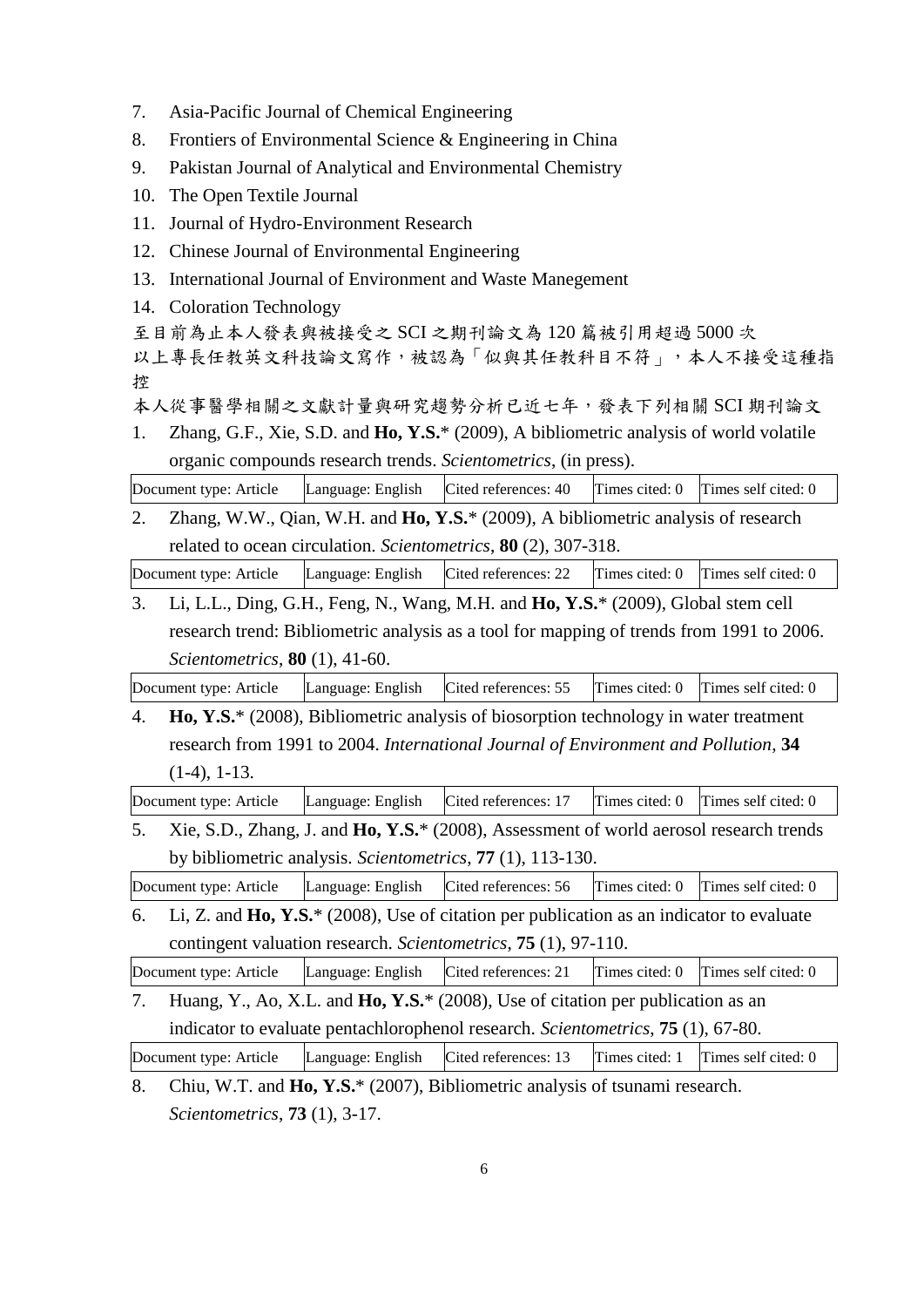|                                                                                                                                                                                                                            | Document type: Article                                                                                | Language: English                              | Cited references: 10                                                                 | Times cited: 1 | Times self cited: 1                   |  |  |  |
|----------------------------------------------------------------------------------------------------------------------------------------------------------------------------------------------------------------------------|-------------------------------------------------------------------------------------------------------|------------------------------------------------|--------------------------------------------------------------------------------------|----------------|---------------------------------------|--|--|--|
| 9.                                                                                                                                                                                                                         |                                                                                                       |                                                | Chuang, K.Y., Huang, Y.L. and Ho, Y.S.* (2007), A bibliometric and citation analysis |                |                                       |  |  |  |
|                                                                                                                                                                                                                            |                                                                                                       |                                                | of stroke-related research in Taiwan. Scientometrics, 72 (2), 201-212.               |                |                                       |  |  |  |
|                                                                                                                                                                                                                            | Document type: Article                                                                                | Language: English                              | Cited references: 12                                                                 | Times cited: 1 | Times self cited: 1                   |  |  |  |
| 10.                                                                                                                                                                                                                        |                                                                                                       |                                                | Chen, S.R., Chiu, W.T. and Ho, Y.S.* (2005), Asthma in children: Mapping the         |                |                                       |  |  |  |
|                                                                                                                                                                                                                            |                                                                                                       |                                                | literature by bibliometric analysis. Revue Française d'Allergologie et d'Immunologie |                |                                       |  |  |  |
|                                                                                                                                                                                                                            | Clinique, 45 (6), 442-446.                                                                            |                                                |                                                                                      |                |                                       |  |  |  |
|                                                                                                                                                                                                                            | Document type: Article                                                                                | Language: English                              | Cited references: 16                                                                 | Times cited: 0 | Times self cited: 0                   |  |  |  |
| 11.                                                                                                                                                                                                                        | Chiu, W.T. and $\text{Ho}, \text{Y.S.}^*$ (2005), Bibliometric analysis of homeopathy research during |                                                |                                                                                      |                |                                       |  |  |  |
|                                                                                                                                                                                                                            |                                                                                                       |                                                | the period of 1991 to 2003. Scientometrics, $63$ (1), 3-23.                          |                |                                       |  |  |  |
|                                                                                                                                                                                                                            | Document type: Article                                                                                | Language: English                              | Cited references: 15                                                                 | Times cited: 9 | Times self cited: 6                   |  |  |  |
|                                                                                                                                                                                                                            | Chiu, W.T., Huang, J.S. and Ho, Y.S.* (2004), Bibliometric analysis of severe acute<br>12.            |                                                |                                                                                      |                |                                       |  |  |  |
|                                                                                                                                                                                                                            | respiratory syndrome-related research in the beginning stage. Scientometrics, 61 (1),                 |                                                |                                                                                      |                |                                       |  |  |  |
|                                                                                                                                                                                                                            | 69-77.                                                                                                |                                                |                                                                                      |                |                                       |  |  |  |
|                                                                                                                                                                                                                            | Document type: Article                                                                                | Language: English                              | Cited references: 11                                                                 | Times cited: 5 | Times self cited: 3                   |  |  |  |
|                                                                                                                                                                                                                            | 13. Hsieh, W.H., Chiu, W.T., Lee, Y.S. and Ho, Y.S.* (2004), Bibliometric analysis of                 |                                                |                                                                                      |                |                                       |  |  |  |
|                                                                                                                                                                                                                            |                                                                                                       |                                                | patent ductus arteriosus treatments. Scientometrics, 60 (2), 205-215.                |                |                                       |  |  |  |
|                                                                                                                                                                                                                            | Document type: Article                                                                                | Language: English                              | Cited references: 13                                                                 | Times cited: 3 | Times self cited: 3                   |  |  |  |
|                                                                                                                                                                                                                            | 14. Ho, Y.S., Chiu, C.H., Tseng, T.M. and Chiu, W.T. (2003), Assessing stem cell research             |                                                |                                                                                      |                |                                       |  |  |  |
|                                                                                                                                                                                                                            |                                                                                                       | productivity. Scientometrics, 57 (3), 369-376. |                                                                                      |                |                                       |  |  |  |
|                                                                                                                                                                                                                            | Document type: Article                                                                                | Language: English                              | Cited references: 14                                                                 | Times cited: 3 | Times self cited: 1                   |  |  |  |
| 15.                                                                                                                                                                                                                        | $\mathbf{H_0, Y.S.}^*$ (2004), Citation review of Lagergren kinetic rate equation on adsorption       |                                                |                                                                                      |                |                                       |  |  |  |
| reactions. Scientometrics, 59 (1), 171-177.                                                                                                                                                                                |                                                                                                       |                                                |                                                                                      |                |                                       |  |  |  |
|                                                                                                                                                                                                                            | Document type: Review                                                                                 | Language: English                              | Cited references: 37                                                                 |                | Times cited: 114 Times self cited: 22 |  |  |  |
| ISI highly cited article                                                                                                                                                                                                   |                                                                                                       |                                                |                                                                                      |                |                                       |  |  |  |
| Rank 1 <sup>st</sup> in citation from 101 papers of <i>Scientometrics</i> (2004), Rank 3 <sup>th</sup> in citation from 2,453<br>papers of Scientometrics (from year 1979, Volume 1 (2) to year 2008, Volume 77 (2)), Last |                                                                                                       |                                                |                                                                                      |                |                                       |  |  |  |
| data updates: 01 January 2009                                                                                                                                                                                              |                                                                                                       |                                                |                                                                                      |                |                                       |  |  |  |
| Rank $1st$ in <i>Scientometrics</i> ; and rank $1st$ in Taiwan, and rank 432 <sup>th</sup> in the world, in the field of                                                                                                   |                                                                                                       |                                                |                                                                                      |                |                                       |  |  |  |
| General Social Sciences. (Essential Science Indicators has been updated as of May 1, 2009 to<br>cover an 10-year plus two-month period, January 1, 1999-February 28, 2009.)                                                |                                                                                                       |                                                |                                                                                      |                |                                       |  |  |  |
| 16. Lu, S., Wu, C. and Ho, Y.S.* (2007), Bibliometric analysis of insomnia-related research                                                                                                                                |                                                                                                       |                                                |                                                                                      |                |                                       |  |  |  |
| in the period of 1991-2005. Sleep, 30 (S), A260-A261.                                                                                                                                                                      |                                                                                                       |                                                |                                                                                      |                |                                       |  |  |  |
| Language: English Cited references: $0$ Times cited: $0$ Times self cited: $0$<br>Document type: Meeting Abstract                                                                                                          |                                                                                                       |                                                |                                                                                      |                |                                       |  |  |  |
| 17. Li, S.S., Luan, S.J. and Ho, Y.S. (2008), Bibliometric research on public goods in the                                                                                                                                 |                                                                                                       |                                                |                                                                                      |                |                                       |  |  |  |
|                                                                                                                                                                                                                            | period of 1992 to 2006. Proceedings of the 2nd Euro-Asia Conference on Environment                    |                                                |                                                                                      |                |                                       |  |  |  |
|                                                                                                                                                                                                                            |                                                                                                       |                                                |                                                                                      |                |                                       |  |  |  |
|                                                                                                                                                                                                                            |                                                                                                       |                                                | and Corporate Social Responsibility: Technological Innovation and Management         |                |                                       |  |  |  |
|                                                                                                                                                                                                                            | Section, 102-112.                                                                                     |                                                |                                                                                      |                |                                       |  |  |  |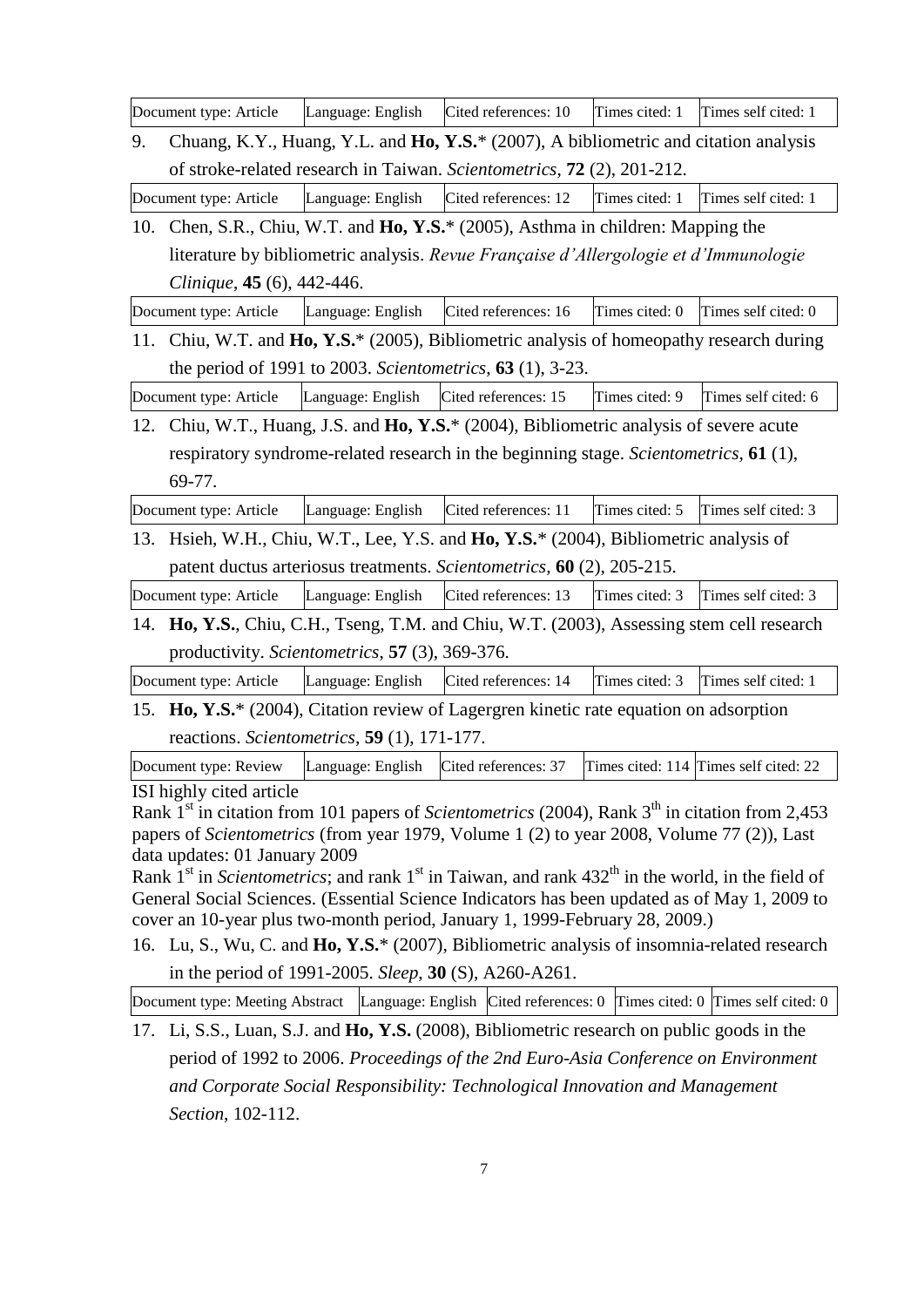Document type: Proceedings Paper Language: English Cited references: 17 Times cited: 0 Times self cited: 0

18. Li, T., **Ho, Y.S.** and Li, C.Y. (2008), Bibliometric analysis on global Parkinson's disease research trends during 1991-2006. *Neuroscience Letters*, **441** (3), 248-252.

Document type: Article Language: English Cited references: 22 Times cited: 0 Times self cited: 0

19. Zhou, F., Guo, H.C., **Ho, Y.S.** and Wu, C.Z. (2007), Scientometric analysis of geostatistics using multivariate methods. *Scientometrics*, **73** (3), 265-279.

Document type: Article Language: English Cited references: 19 Times cited: 0 Times self cited: 0

20. Chiu, W.T., **Ho, Y.S.** and Lee, Y.S. (2003), Sharp decline of injury mortality rate in a developing country. *Journal of Trauma-Injury Infection and Critical Care*, **55** (2), 391-392.

Document type: Letter Language: English Cited references: 4 Times cited: 2 Times self cited: 2

另外也發表其他非 SCI 期刊的相關文章如下

- 1. Huang, Y.L., **Ho, Y.S.** and Chuang, K.Y. (2006), Bibliometric analysis of nursing research in Taiwan 1991-2004. *Journal of Nursing Research*, **14** (1), 75-81.
- 2. Liou, T.H., Pi-Sunyer, F.X. and **Ho, Y.S.** (2006), Bibliometric evaluation of obesity research in category of nutrition and dietetics. *Obesity Reviews*, **7** (S2), 286.
- 3. **Ho, Y.S.**\* (2007), Bibliometric analysis of adsorption technology in environmental science. *Journal of Environmental Protection Science*, **1** (1), 1-11.
- 4. Tsai, C.L., Wang, M.H. and **Ho, Y.S.**\* (2008), Bibliometric analysis of cataract research from 1991 through 2006, analyzed with the Science Citation Index. *Acta Societatis Ophthalmologicae Sinicae*, **47** (2), 101-111.
- 5. 李友專、林蔚宇、蔡宛真、何玉山、邱文達 (2003), 台灣事故傷害文獻計量學研 究,頭部外傷與神經重症研討會,台北市。
- 6. 李友專、林蔚宇、蔡宛真、何玉山、邱文達(2003),生活品質文獻計量學分析研 究,頭部外傷與神經重症研討會,台北市。
- 7. Lee, Y.S. and **Ho, Y.S.**\* (2003), Impact of salary bonus in environmental engineering.臺 北醫學大學九十一學年度師生聯合學術研究發表會. Taiwan. Poster Presentation.
- 8. Wei, L.M. M.C., Hsieh, Chiu, W.T., Lee Y.S. and **Ho, Y.S.**\* (2003), Bibliometric analysis of *Process Safety and Environmental Protection*.臺北醫學大學九十一學年度 師生聯合學術研究發表會. Taiwan. Poster Presentation.
- 9. Yang, Y.S., Ho, M.Y., Chiu, W.T., Lee, Y.S. and **Ho, Y.S.**\* (2003), Quantitative view of *Endocrine Reviews*.臺北醫學大學九十一學年度師生聯合學術研究發表會. Taiwan. Poster Presentation.
- 10. Chow, P.K., Hsu, C.S., Chiu, W.T., Lee, Y.S. and **Ho, Y.S.**\* (2003), Quantitative assessment of *Pharmacological Reviews*.臺北醫學大學九十一學年度師生聯合學術研 究發表會. Taiwan. Poster Presentation.
- 11. Chan, T.S., Liang, T.H., Chiu, W.T., Lee, Y.S. and **Ho, Y.S.**\* (2003), Scientometric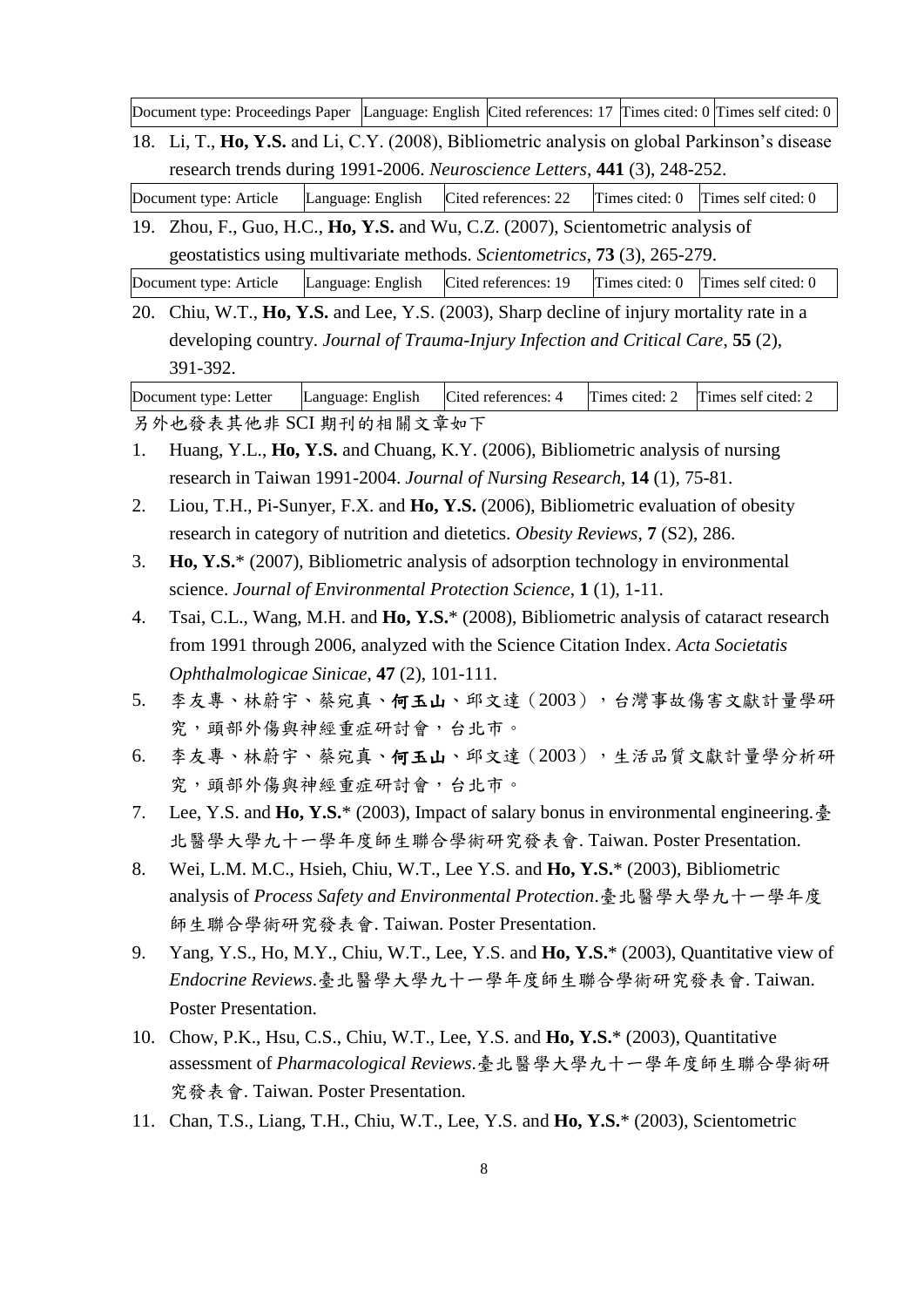analysis of *Annual Review of Immunology*.臺北醫學大學九十一學年度師生聯合學術 研究發表會. Taiwan. Poster Presentation.

- 12. Hsieh, W.H., Ho, M.Y., Chiu, W.T., Lee, Y.S. and **Ho, Y.S.**\* (2003), Quantitative assessment of patent ductus arteriosus treatment research.臺北醫學大學九十一學年度 師生聯合學術研究發表會. Taiwan. Poster Presentation.
- 13. Chang, C.Y., Chiu, H.C., Chiu, W.T., Lee, Y.S., **Ho, Y.S.** and C.S. Hsu (2003), Cesarean sections research trend.臺北醫學大學九十一學年度師生聯合學術研究發表會. Taiwan. Poster Presentation.
- 14. Liao, H.S., Lin, J.W., Lin, H.L., Chiu, W.T., Lee, Y.S. and **Ho, Y.S.**\* (2003), Bibliometric analysis of stroke research in Taiwan.臺北醫學大學九十一學年度師生聯 合學術研究發表會. Taiwan. Poster Presentation.
- 15. Chai, H.C., Lee, Y.S. and **Ho, Y.S.**\* (2003), Indication of publication pattern of *Issues & Studies*.臺北醫學大學九十一學年度師生聯合學術研究發表會. Taiwan. Poster Presentation.
- 16. Yeh, S.W., Hung, S.T., Chang, Y.H., Lee, Y.S. and **Ho, Y.S.**\* (2003), Assessing hyperthermia and cancer research productivity.臺北醫學大學九十一學年度師生聯合 學術研究發表會. Taiwan. Poster Presentation.
- 17. Wang, A.M., Lin, S.K., Liu, H.C., Lee, Y.S. and **Ho, Y.S.**\* (2003), Assessing homeopathy research productivity.臺北醫學大學九十一學年度師生聯合學術研究發 表會. Taiwan. Poster Presentation.
- 18. Cheah, K.P., Chiu, W.T., Lee, Y.S. and **Ho, Y.S.**\* (2003), Research pattern of disaster planning.臺北醫學大學九十一學年度師生聯合學術研究發表會. Taiwan. Poster Presentation.
- 19. Kao, J.L., Chiu, W.T., Lee, Y.S. and **Ho, Y.S.**\* (2003), Bibliometric analysis of trauma registry related publications.臺北醫學大學九十一學年度師生聯合學術研究發表會. Taiwan. Poster Presentation.
- 20. Wu, C.Y., Lee, Y.S. and **Ho, Y.S.**\* (2003), Assessing herbal medicine research productivity.臺北醫學大學九十一學年度師生聯合學術研究發表會. Taiwan. Poster Presentation.
- 21. Teng, S.K., Shih, P.W., Lee, Y.S. and **Ho, Y.S.**\* (2003), Quantitative trends of Chinese medicine research.臺北醫學大學九十一學年度師生聯合學術研究發表會. Taiwan. Poster Presentation.
- 22. Chu, H.C., Lee, Y.S. and **Ho, Y.S.**\* (2003), Current scientometric trend in soy and cancer research.臺北醫學大學九十一學年度師生聯合學術研究發表會. Taiwan. Poster Presentation.
- 23. Tsai, W.C., Chiu, W.T., Lee, Y.S. and **Ho, Y.S.**\* (2003), Quantitative evaluation of Taiwanese injury research.臺北醫學大學九十一學年度師生聯合學術研究發表會.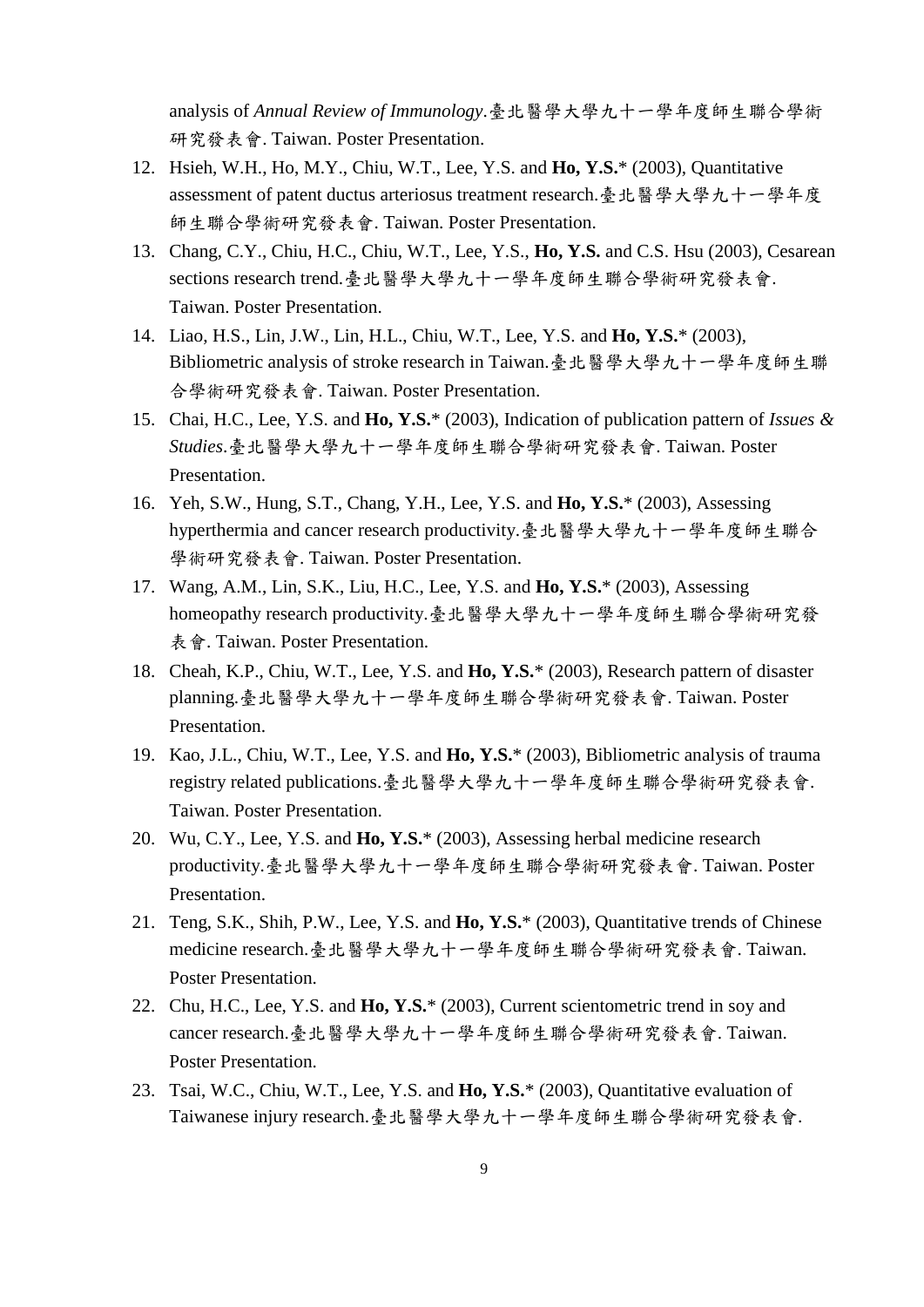Taiwan. Poster Presentation.

- 24. Huang, C.H., Chiu, W.T., Lee, Y.S. and **Ho, Y.S.**\* (2003), Bibliometric analysis of bicycle-related injury literature.臺北醫學大學九十一學年度師生聯合學術研究發表會. Taiwan. Poster Presentation.
- 25. Lee, Y.S., Wang, C.C. and **Ho, Y.S.**\* (2003), Bibliometric analysis of *Water Research*. 臺北醫學大學九十一學年度師生聯合學術研究發表會. Taiwan. Poster Presentation.
- 26. Yu, T.C., Wang, C.Y., Kuo, W.C., Lee, Y.S. and **Ho, Y.S.**\* (2003), Scientometric analysis of *Journal of Biomedical Science*.臺北醫學大學九十一學年度師生聯合學術 研究發表會. Taiwan. Poster Presentation.
- 27. Chen, H., Lee, Y.S. and **Ho, Y.S.**\* (2002), Publication pattern of *CA-A Cancer Journal for Clinician*.臺北醫學大學九十一學年度師生聯合學術研究發表會. Taiwan. Poster Presentation.
- 28. Chiu, C.Y., Wu, L.C., Lee, Y.S. and **Ho, Y.S.**\* (2003), Assessing RU-486 research productivity.臺北醫學大學九十一學年度師生聯合學術研究發表會. Taiwan. Poster Presentation.
- 29. Wu, H.C., Chen, Y.R., Tseng, H.I. Chou, Y.A., Lee, Y.S. and **Ho, Y.S.**\* (2003), Drinking water and cancer research assessment.臺北醫學大學九十一學年度師生聯合 學術研究發表會. Taiwan. Poster Presentation.
- 30. Tseng, L.Y., Lee, Y.S. and **Ho, Y.S.**\* (2003), Influence of UK academic research in biochemistry.臺北醫學大學九十一學年度師生聯合學術研究發表會. Taiwan. Poster Presentation.
- 31. Huang, Y.K., Hsueh, Y.M. and **Ho, Y.S.**\* (2003), Assessing arsenic methylation research productivity.臺北醫學大學九十一學年度師生聯合學術研究發表會. Taiwan. Poster Presentation.
- 32. Sen, W.C., Liang, S.M., Lee, Y.S. and **Ho, Y.S.**\* (2003), Assessing green tea and cancer research productivity.臺北醫學大學九十一學年度師生聯合學術研究發表會. Taiwan. Poster Presentation.
- 33. Shih, P.W., Teng, S.K., Chen, H.H., Lee, Y.S. and **Ho, Y.S.**\* (2003), Assessing occupational epidemiology research productivity.臺北醫學大學九十一學年度師生聯 合學術研究發表會. Taiwan. Poster Presentation.
- 34. Lin, S.J., Lin, H.I, Kuo, Y.L., Lee, Y.S. and **Ho, Y.S.**\* (2003), Bibliometric analysis of alternative therapy research.臺北醫學大學九十一學年度師生聯合學術研究發表會. Taiwan. Poster Presentation.
- 35. Yang, Y.C., Liao, C.J., Lee, Y.S. and **Ho, Y.S.**\* (2003), Bibliometric analysis of estrogen replacement therapy and cancer research.臺北醫學大學九十一學年度師生聯 合學術研究發表會. Taiwan. Poster Presentation.
- 36. Chang, C.W., Lin, H.L., Chiu, W.T., Lee, Y.S. and **Ho, Y.S.**\* (2003), Overview of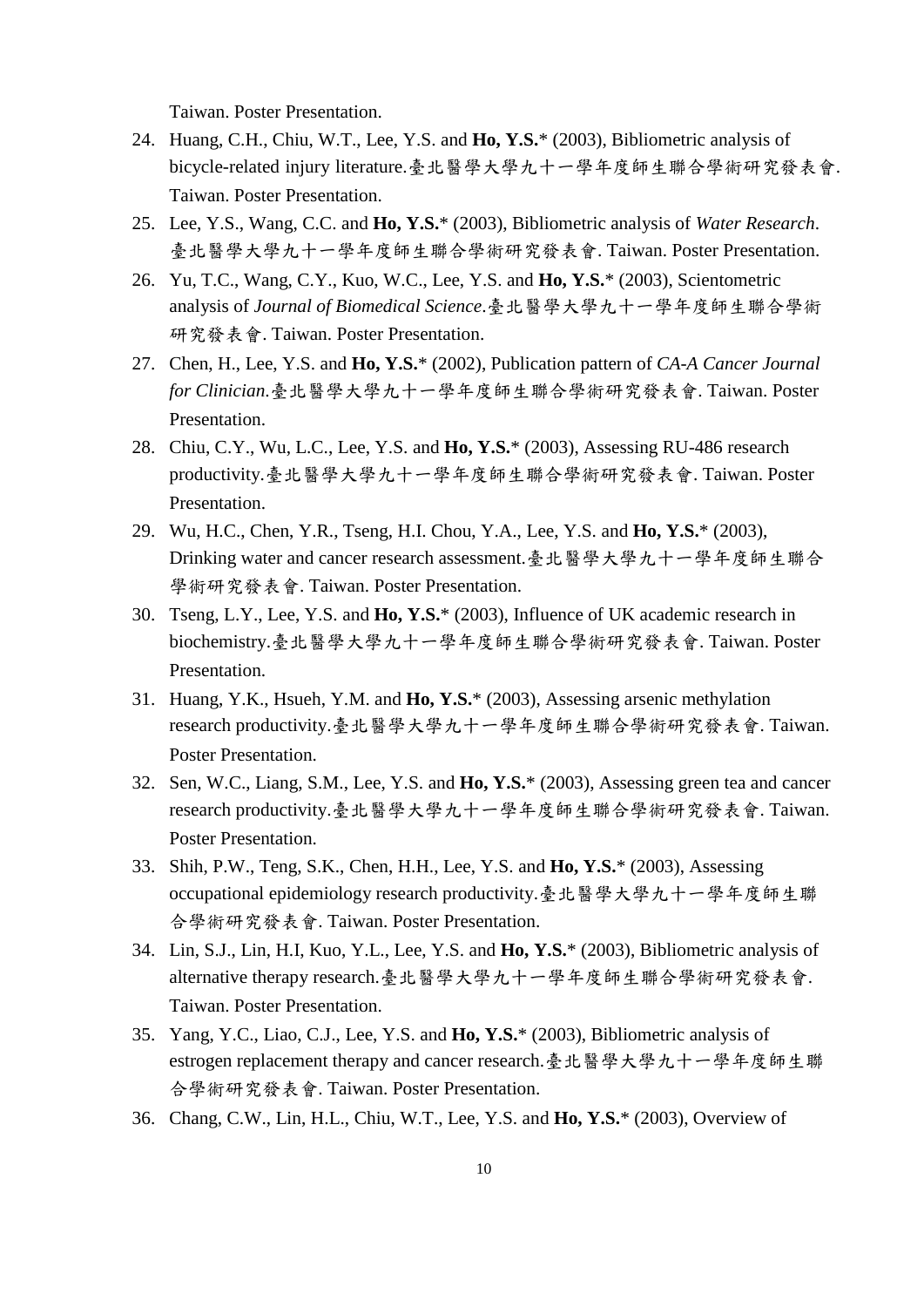recent medical center research production.臺北醫學大學九十一學年度師生聯合學術 研究發表會. Taiwan. Poster Presentation.

- 37. Lee, T.Y., Chiu, W.T., Lee, Y.S. and **Ho, Y.S.**\* (2003), Bibliometric analysis of quality of life publication.臺北醫學大學九十一學年度師生聯合學術研究發表會. Taiwan. Poster Presentation.
- 38. Tseng, T.M., Chiu, W.T., Chiu, C.H., Lee, Y.S. and **Ho, Y.S.**\* (2003), Evaluate scientific production in stem cell research via a new technique.臺北醫學大學九十一學 年度師生聯合學術研究發表會. Taiwan. Poster Presentation.
- 39. Tai, W.S., Chien, C.Y., **Ho, Y.S.**\* and Chiu, W.T. (2004), Citation of Lagergren kinetic rate equation on adsorption reactions: A review.臺北醫學大學九十二學年度師生聯合 學術研究發表會. Taiwan. Poster Presentation.
- 40. Chen, P.J., Yu, F.C., **Ho, Y.S.**\* and Chiu, W.T. (2004), Bibliometric study of severe acute respiratory syndrome-related research in the early stage.臺北醫學大學九十二學 年度師生聯合學術研究發表會. Taiwan. Poster Presentation.
- 41. Chen, S.R., Hung, C.H., Chen, J.H., **Ho, Y.S.**\* and Chiu, W.T. (2004), Bibliometric analysis of asthma in children research.臺北醫學大學九十二學年度師生聯合學術研究 發表會. Taiwan. Poster Presentation.
- 42. Chen, M.Y., Chiu, W.T. and **Ho, Y.S.**\* (2005), Quantifying the literature on bioinformatics research during 1991 to 2003.臺北醫學大學九十三學年度師生聯合學 術研究發表會. Taiwan. Poster Presentation.
- 43. Ko, C.P., Chiu, W.T. and **Ho, Y.S.**\* (2005), Quantitative assessment of biosorption technology in water treatment research from 1991 to 2004.臺北醫學大學九十三學年度 師生聯合學術研究發表會. Taiwan. Poster Presentation.
- 44. Chen, C.W., Chiu, W.T. and **Ho, Y.S.**\* (2005), Evaluate scientific production of tsunami research.臺北醫學大學九十三學年度師生聯合學術研究發表會.Taiwan. Poster Presentation.
- 45. Lin, C.K., Chen, C.C., Chen, C.N. and **Ho, Y.S.**\* (2005), Bibliometric analysis of herbal medicine publications, 1991 to 2004. *37th Asia-Pacific Academic Consortium for Public Health Conference*, November 19-23, 2005, Taipei, Taiwan. Poster Presentation.
- 46. Ko, C.P., Chiu, W.T., Lin, J.W. and **Ho, Y.S.**\* (2005), Trends in tsunami research: A scientometric study. *37th Asia-Pacific Academic Consortium for Public Health Conference*, November 19-23, 2005, Taipei, Taiwan. Poster Presentation.
- 47. Juang, G.D., Hwang, T.I.S. and **Ho, Y.S.**\* (2005), A systematic review of extracorporeal shock wave lithotripsy research. *37th Asia-Pacific Academic Consortium for Public Health Conference*, November 19-23, 2005, Taipei, Taiwan. Poster Presentation.
- 48. Ng, C.K., Chiu, W.T., Lin, Y.L., Wu, Y.T., Lin T.J. and **Ho, Y.S.**\* (2005), A comparative study of the publication on Alzheimer's disease in Asian Tigers. *37th*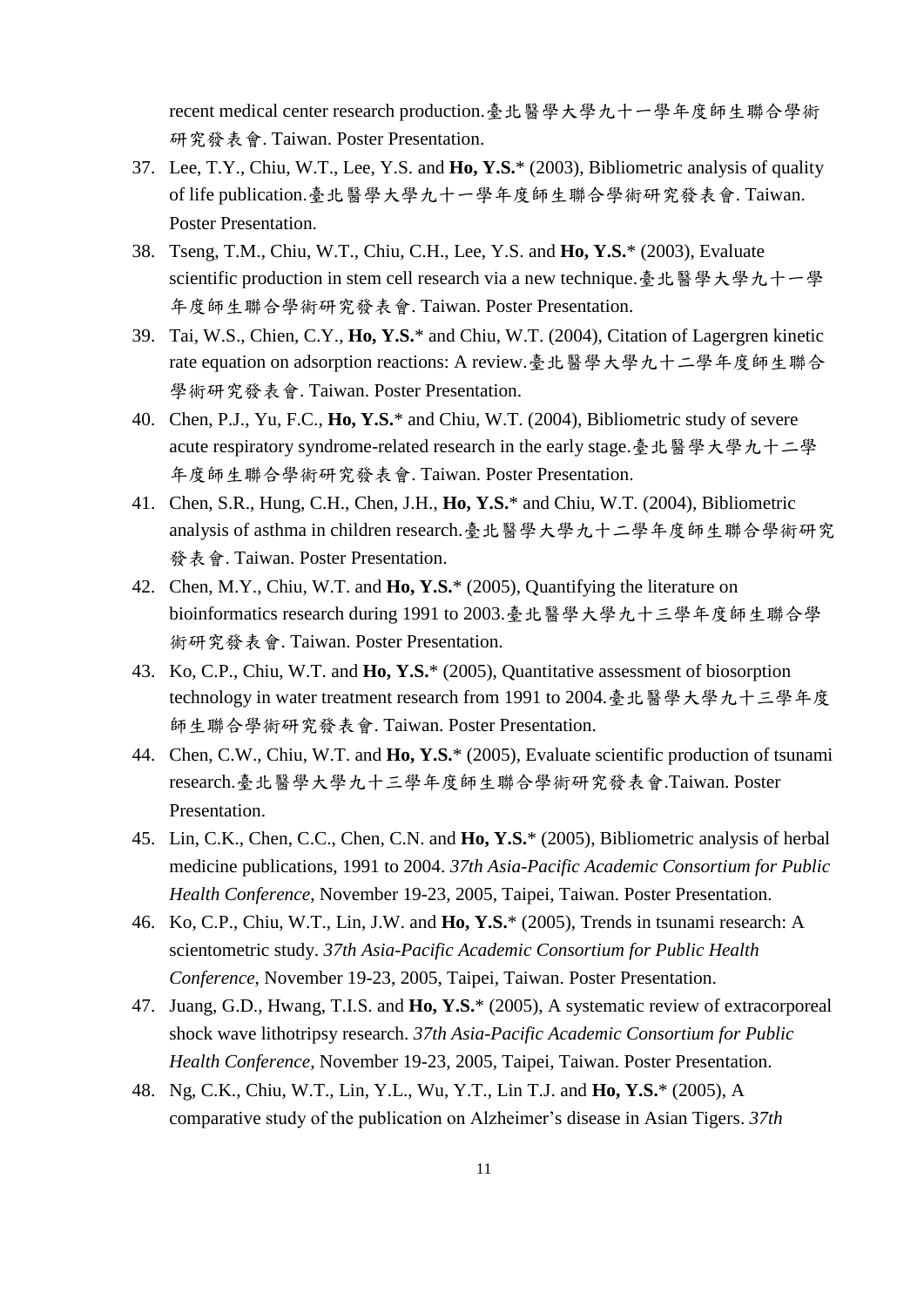*Asia-Pacific Academic Consortium for Public Health Conference*, November 19-23, 2005, Taipei, Taiwan. Poster Presentation.

- 49. Teng, H.W., Shen J.A., Chang, C.W., Hong, C.T. and **Ho, Y.S.**\* (2005), Stroke research in Asian Tigers: Literature overview during 1991 to 2004. *37th Asia-Pacific Academic Consortium for Public Health Conference*, November 19-23, 2005, Taipei, Taiwan. Poster Presentation.
- 50. Su, Y.K., Chiu, W.T., Tseng, Y.C., Wu, S.Y., Lin, C.M. and **Ho, Y.S.**\* (2005), An overview of depression-related research in the Asia Tigers. *37th Asia-Pacific Academic Consortium for Public Health Conference*, November 19-23, 2005, Taipei, Taiwan. Poster Presentation.
- 51. Tsai, K.Y., Chiu, W.T., Chen, K.Y., Huang, Y.S., Hsieh, Y.C. and **Ho, Y.S.**\* (2005), A comparative study of the literature on HIV/AIDS in China and India: A scientometric study. *37th Asia-Pacific Academic Consortium for Public Health Conference*, November 19-23, 2005, Taipei, Taiwan. Poster Presentation.
- 52. Jhou, S.L., Chiu, W.T., Feng, Y.T., Lin, I.H., Su, C.T. and **Ho, Y.S.**\* (2005), A bibliometric study of the trend in documents published in a category of public, environmental & occupational health. *37th Asia-Pacific Academic Consortium for Public Health Conference*, November 19-23, 2005, Taipei, Taiwan. Poster Presentation.
- 53. Chiu, W.T. Hseih, P.F., Cheng, H.J., Tesng, Y.T., Cheng, Y.S. and **Ho, Y.S.**\* (2005), Bibliometric analysis of *Helicobacter Pylori* research in period of 1995 to 2004. *37th Asia-Pacific Academic Consortium for Public Health Conference*, November 19-23, 2005, Taipei, Taiwan. Poster Presentation.
- 54. Cheng, J.Y.S., Chiu, W.T., Lin, I.H., Feng, Y.T., Lin, J.W. and **Ho, Y.S.**\* (2005), Trends in traditional Chinese medicine: A scientometric study. *37th Asia-Pacific Academic Consortium for Public Health Conference*, November 19-23, 2005, Taipei, Taiwan. Poster Presentation.
- 55. Chan, W.P., Chiu, W.T., Lo, W.Y., Yang, H.Y., Tseng, Y.C., Liao, Y.S. and **Ho, Y.S.**\* (2005), An analysis of the publication of osteoporosis research. *37th Asia-Pacific Academic Consortium for Public Health Conference*, November 19-23, 2005, Taipei, Taiwan. Poster Presentation.
- 56. Tzeng, Y.T., Lin, C.K., Chiu, W.T. and **Ho, Y.S.**\* (2005), Bibliometric analysis of acupuncture-related research production. *37th Asia-Pacific Academic Consortium for Public Health Conference*, November 19-23, 2005, Taipei, Taiwan. Poster Presentation.
- 57. Tsai, Y.L., Chiu, W.T., Sun, C.S., Chen, K.S., Chang J.H. and **Ho, Y.S.**\* (2005), Trends in tuberculosis research during the period 2000–2004: A bibliometric approach. *37th Asia-Pacific Academic Consortium for Public Health Conference*, November 19-23, 2005, Taipei, Taiwan. Poster Presentation.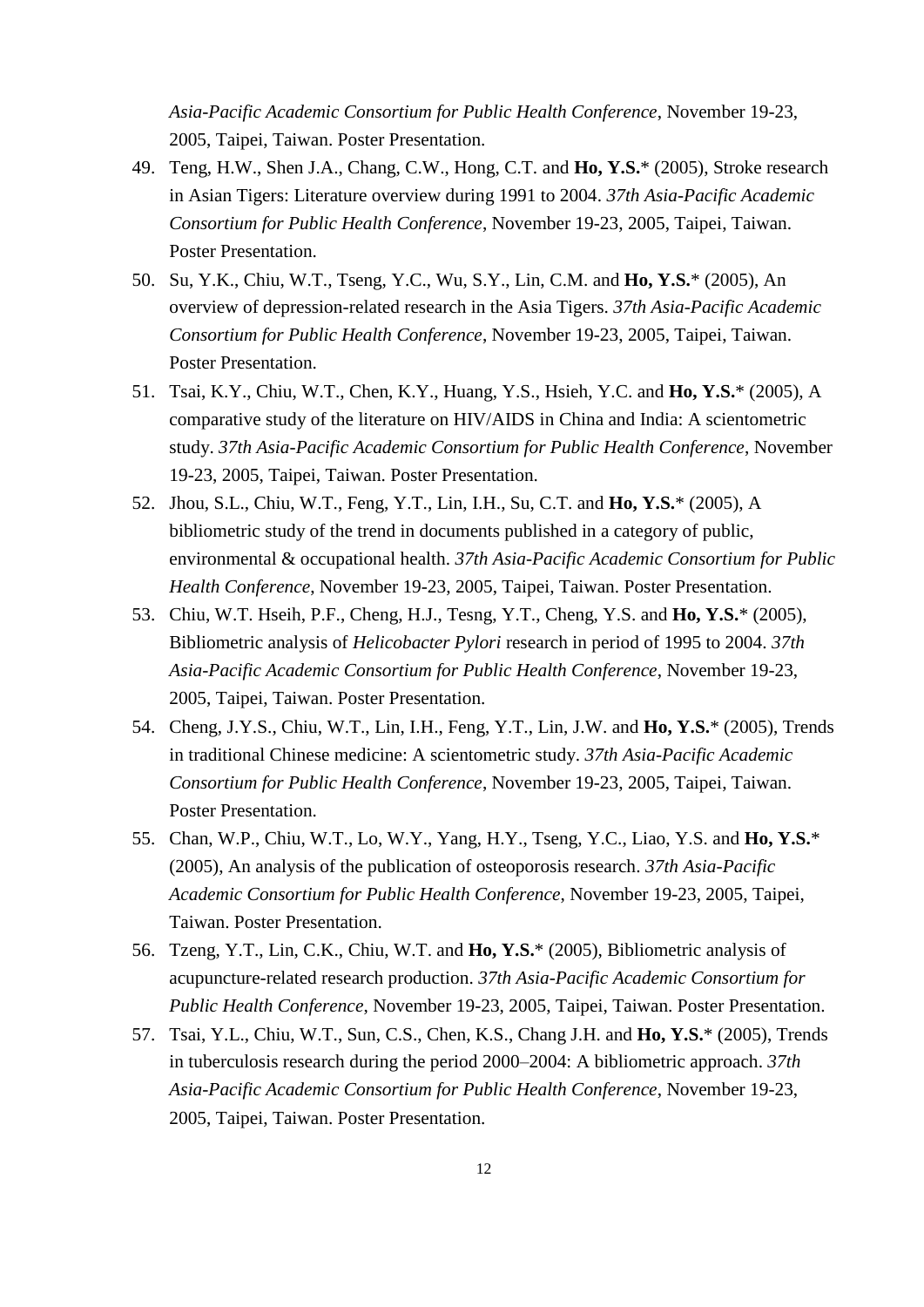- 58. Huang, Y.K., Hsueh, Y.M. and **Ho, Y.S.**\* (2005), Publication trends of arsenic and cancer research. *37th Asia-Pacific Academic Consortium for Public Health Conference*, November 19-23, 2005, Taipei, Taiwan. Poster Presentation.
- 59. Hung, W.Y., Wang, M.H., Chiu, W.T., Lee, C.N. and **Ho, Y.S.**\* (2005), Bibliometric analysis of publications of bioaerosol research in the SCI. *37th Asia-Pacific Academic Consortium for Public Health Conference*, November 19-23, 2005, Taipei, Taiwan. Poster Presentation.
- 60. Huang, J.H., Chiu, W.T., Yu, M.C. and **Ho, Y.S.**\* (2005), A scientometric study on publications on hyperthermia and cancer research. *37th Asia-Pacific Academic Consortium for Public Health Conference*, November 19-23, 2005, Taipei, Taiwan. Poster Presentation.
- 61. Liou, T.H., Lu, C.Y., Hsieh, M.C. and **Ho, Y.S.**\* (2005), Bibliometric evaluation of obesity research in category of nutrition and dietetics. *37th Asia-Pacific Academic Consortium for Public Health Conference*, November 19-23, 2005, Taipei, Taiwan. Poster Presentation.
- 62. Ko, W.S., Chiu, W.T., Lee, W.S. and **Ho, Y.S.**\* (2005), A systematic review of the literature of risk assessment applications in regulatory toxicology. *37th Asia-Pacific Academic Consortium for Public Health Conference*, November 19-23, 2005, Taipei, Taiwan. Poster Presentation.
- 63. Chung, C.J., Hsueh, Y.M. and **Ho, Y.S.**\* (2005), A worldwide assessment of scientific production in urothelial carcinoma research. *37th Asia-Pacific Academic Consortium for Public Health Conference*, November 19-23, 2005, Taipei, Taiwan. Poster Presentation.
- 64. Huang, C.J., Hsueh, Y.M. and **Ho, Y.S.**\* (2005), Scientometric analysis of cell cycle and cancer research. *37th Asia-Pacific Academic Consortium for Public Health Conference*, November 19-23, 2005, Taipei, Taiwan. Poster Presentation.
- 65. Tseng, Y.T., Chiu, W.T., Lin, C.C., Cheng, Y.J., Cheng, Y.S. and **Ho, Y.S.**\* (2005), A bibliometric analysis of liver cancer publications from Asian Tigers. *37th Asia-Pacific Academic Consortium for Public Health Conference*, November 19-23, 2005, Taipei, Taiwan. Poster Presentation.
- 66. Chiu, W.T. and **Ho, Y.S.**\* (2005), An overview of traumatic brain injury research during the years 1991-2004. *37th Asia-Pacific Academic Consortium for Public Health Conference*, November 19-23, 2005, Taipei, Taiwan. Poster Presentation.
- 67. Hsu, M.I. and **Ho, Y.S.**\* (2005), Bibliometric analysis of global trends for research productivity in PCOS. *37th Asia-Pacific Academic Consortium for Public Health Conference*, November 19-23, 2005, Taipei, Taiwan. Poster Presentation.
- 68. Tsai, W.C., Chiu, W.T. and **Ho, Y.S.**\* (2005), Quantitative evaluation of Taiwanese injury research. *37th Asia-Pacific Academic Consortium for Public Health Conference*,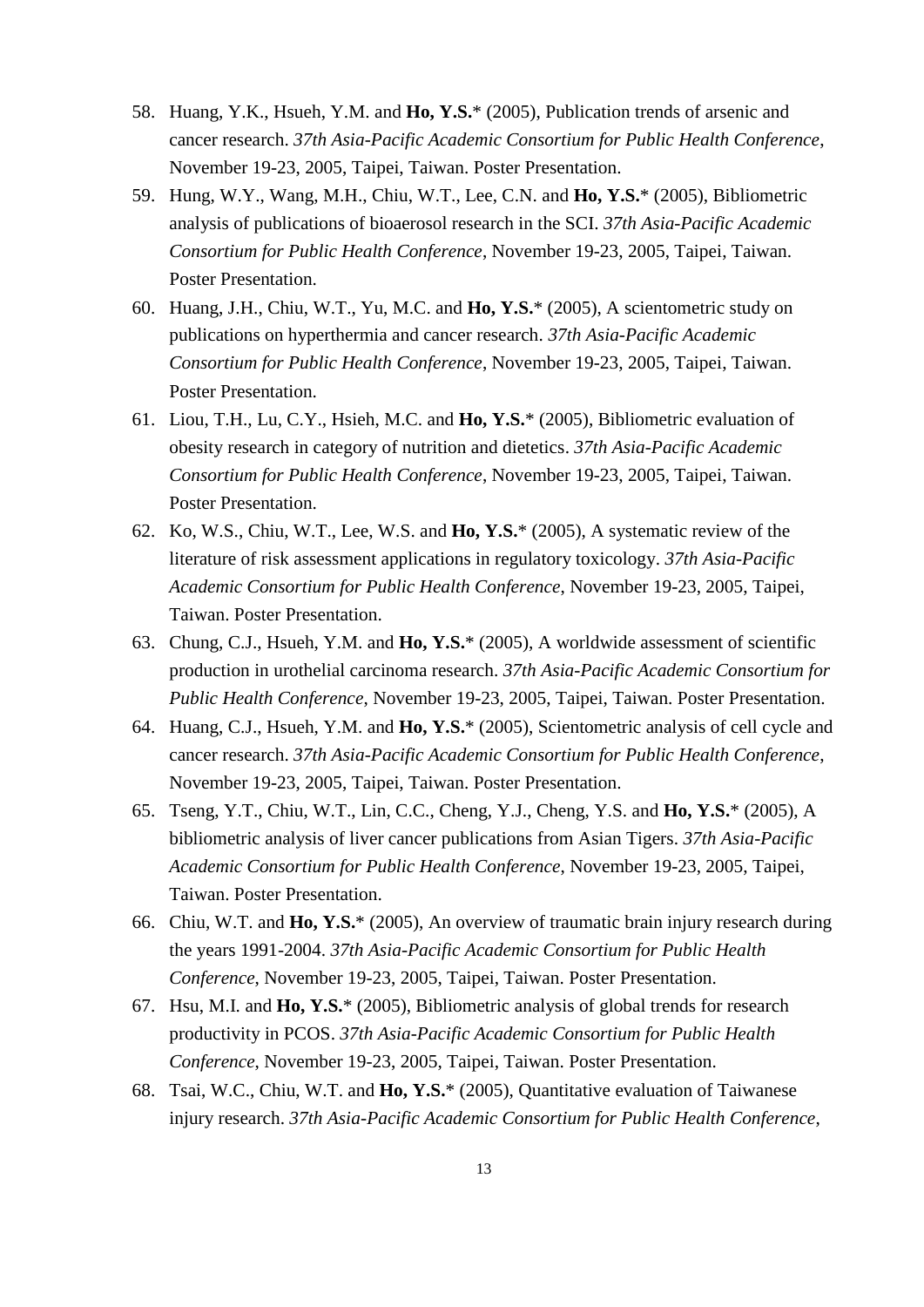November 19-23, 2005, Taipei, Taiwan. Poster Presentation.

- 69. Chan, W.P. and **Ho, Y.S.** (2006), A bibliometric mapping of osteoarthritis research.中華 民國放射線醫學會第五十五次學術研討會Taiwan. Poster Presentation.
- 70. Li, M.J., **Ho, Y.S.** and Hsu, Y.H.E. (2006), Bibliometric analysis of desflurane research during the period of 1991 to 2005.臺北醫學大學九十四學年度師生聯合學術研究發表 會.Taiwan. Poster Presentation.
- 71. Liao, C.S., **Ho, Y.S.** and Hsu, Y.H.E. (2006), Bibliometric analysis of human papillomavirus research in period of 1991 to 2005.臺北醫學大學九十四學年度師生聯 合學術研究發表會.Taiwan. Poster Presentation.
- 72. Lin, S.Y. and **Ho, Y.S.**\* (2006), Trends in metabolic syndrome-related research: A scientometric study.臺北醫學大學九十四學年度師生聯合學術研究發表會.Taiwan. Poster Presentation.
- 73. Lin, P.Y., Feng, Y.T., Chiu, W.T. and **Ho, Y.S.**\* (2006), Bibliometric analysis of drinking water-related research.臺北醫學大學九十四學年度師生聯合學術研究發表 會.Taiwan. Poster Presentation.
- 74. Fang, Y.T., Lin, I.H., Chiu, W.T. and **Ho, Y.S.**\* (2006), Performance of cancer research in Taiwan.臺北醫學大學九十四學年度師生聯合學術研究發表會.Taiwan. Poster Presentation.
- 75. Wang, Y.H., Fang, W.Y., Wang, M.H., Chiu, W.T. and **Ho, Y.S.**\* (2006), Publication trends of breast cancer articles in SCI.臺北醫學大學九十四學年度師生聯合學術研究 發表會.Taiwan. Poster Presentation.
- 76. Fang, W.Y., Wang, Y.H., Wang, M.H., Chiu, W.T. and **Ho, Y.S.**\* (2006), Mapping the literature of colon cancer-related during the period of 1991 to 2005.臺北醫學大學九十 四學年度師生聯合學術研究發表會.Taiwan. Poster Presentation.
- 77. Yu, D.C., Chiu, W.T. and **Ho, Y.S.**\* (2006), Scientometrics of horizontal gene transfer research during 1991-2005.臺北醫學大學九十四學年度師生聯合學術研究發表 會.Taiwan. Poster Presentation.
- 78. Lin, I.H., Feng, Y.T., Liang, W.Y. and **Ho, Y.S.**\* (2006), Indication of publication pattern of *Scientometrics*.臺北醫學大學九十四學年度師生聯合學術研究發表 會.Taiwan. Poster Presentation.
- 79. Chen, C.Y., Lin, I.H., Chiu, W.T. and **Ho, Y.S.**\* (2006), Analysis and evolution of bibliometric indicators of productivity on stroke-related research in Taiwan.臺北醫學大 學九十四學年度師生聯合學術研究發表會.Taiwan. Poster Presentation.
- 80. Hung, S.H., **Ho, Y.S.** and Hsu, Y.H.E. (2006), Bibliometric review of global dental relative research trends in period of 1996 to 2005.臺北醫學大學九十四學年度師生聯 合學術研究發表會.Taiwan. Poster Presentation.
- 81. Tseng, C.S., Chien, S.C. and **Ho, Y.S.** (2006), Bibliometric analysis of pharmacogenetics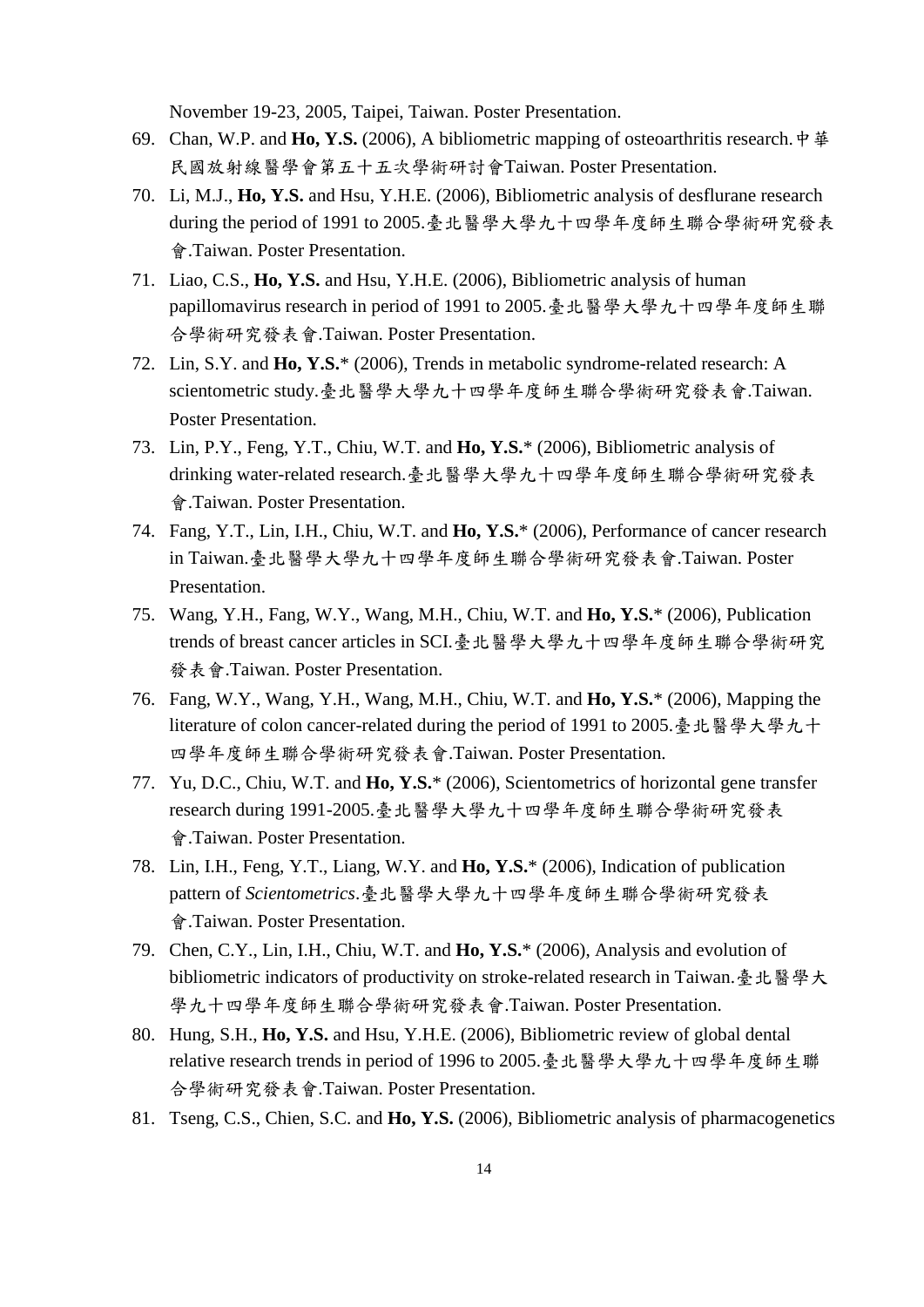and pharmacogenomics research during the period of 1991 to 2005.臺北醫學大學九十 四學年度師生聯合學術研究發表會.Taiwan. Poster Presentation.

- 82. Liu, K.Y.L., Wu, C.C., **Ho, Y.S.**\* and Chen, C.H. (2006), Bibliometric analysis of continuous positive airway pressure research.臺北醫學大學九十四學年度師生聯合學 術研究發表會.Taiwan. Poster Presentation.
- 83. Huang, C.W.C., Wu, C.C., Tsai, C.M. and **Ho, Y.S.**\* (2006), Bibliometric analysis of researches using polysomnography as the main tool in sleep medicine.臺北醫學大學九 十四學年度師生聯合學術研究發表會.Taiwan. Poster Presentation.
- 84. Chung, P.Y., Wu, C.C. and **Ho, Y.S.**\* (2006), Bibliometric analysis of sleep-related research in anesthesiology in the period of 1991-2005.臺北醫學大學九十四學年度師生 聯合學術研究發表會.Taiwan. Poster Presentation.
- 85. Wu, Y.C., Wu, C.C. and **Ho, Y.S.**\* (2006), Biomedical engineering research in Taiwan. 臺北醫學大學九十四學年度師生聯合學術研究發表會.Taiwan. Poster Presentation.
- 86. Lai, Y.N., **Ho, Y.S.** and Hsu, Y.H.E. (2006), Bibliometric analysis of suicide education related publications.臺北醫學大學九十四學年度師生聯合學術研究發表會.Taiwan. Poster Presentation.
- 87. Lu, S.W., Lee, H.C., Wu, C.C. and **Ho, Y.S.**\* (2006), Bibliometric analysis of insomnia-related research in the period of 1991-2005.臺北醫學大學九十四學年度師生 聯合學術研究發表會.Taiwan. Poster Presentation.
- 88. Lu, S.W., Wu, C.C. and **Ho. Y.S.** (2007), Bibliometric analysis of insomnia-related research in the period of 1991-2005. SLEEP 2007 21st Annual Meeting of the APSS.
- 89. Lin, C.S., **Ho, Y.S.** and Hsu, Y.H.E. (2007), Bibliometric analysis of flap related studies and perforator flap since 1991.臺北醫學大學九十五學年度師生聯合學術研究發表 會.Taiwan. Poster Presentation.
- 90. Chen, R.C., Chiang, C.H. and **Ho, Y.S.** (2007), Bibliometric analysis of ultrasound research trends during the period of 1991 to 2006.臺北醫學大學九十五學年度師生聯 合學術研究發表會.Taiwan. Poster Presentation.
- 91. Lin, C.C., Chiang, C.H. and **Ho, Y.S.**\* (2007), A Bibliometric analysis of human resources in period of 1992 to 2006.臺北醫學大學九十五學年度師生聯合學術研究發 表會.Taiwan. Poster Presentation.
- 92. Wang, H.C., **Ho, Y.S.** and Hsu, Y.H.E. (2007), A bibliometric study of the trend in articles related to DRG published in SCI.臺北醫學大學九十五學年度師生聯合學術研 究發表會.Taiwan. Poster Presentation.
- 93. Li, Y.J., Hsu, Y.H.E. and **Ho, Y.S.** (2007), A Bibliometric study of the trend in articles related to health promotion in SSCI database.臺北醫學大學九十五學年度師生聯合學 術研究發表會.Taiwan. Poster Presentation.
- 94. Lu, Y.H., **Ho, Y.S.** and Hsu, Y.H.E. (2007), Bibliometric analysis of medical students